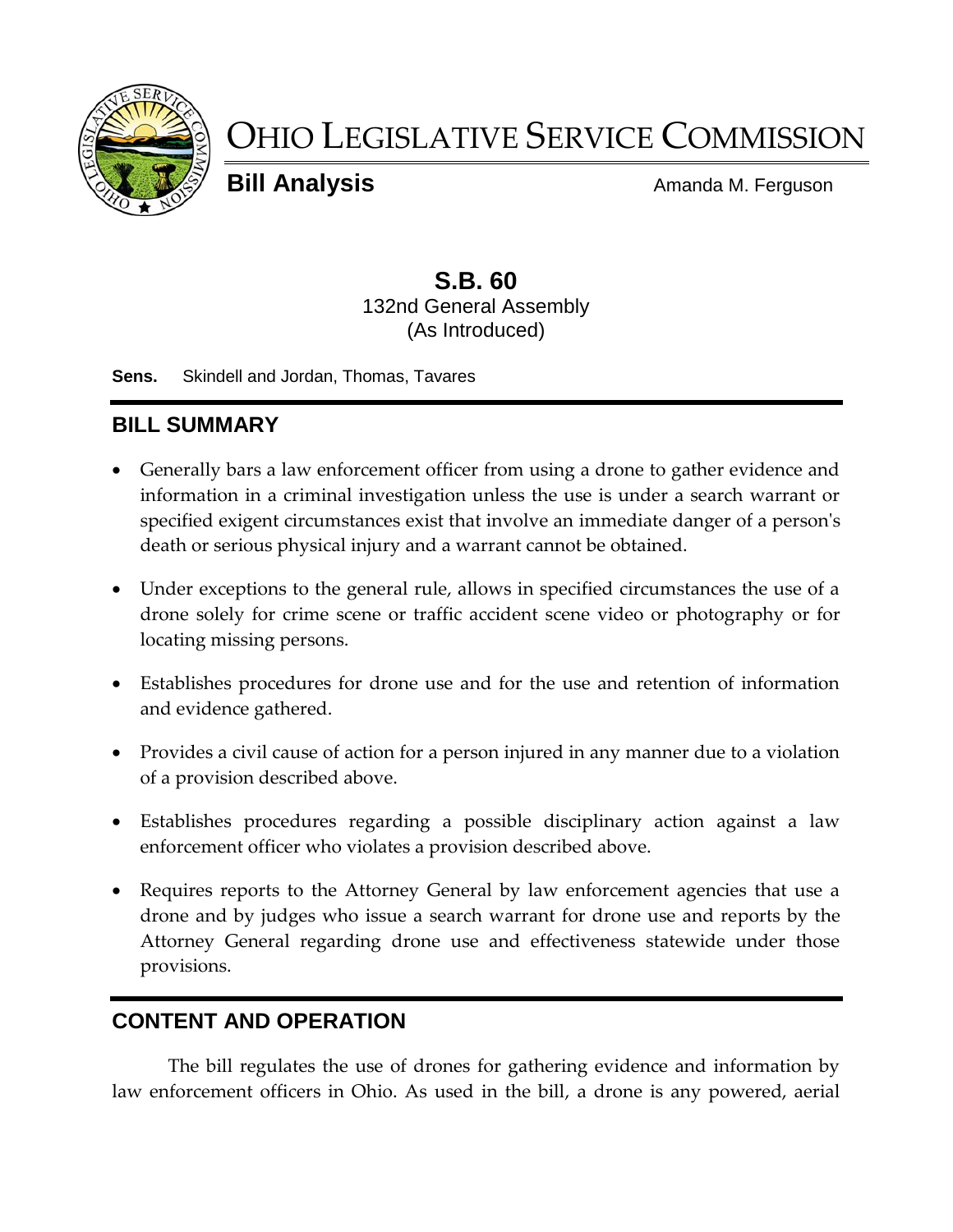vehicle that does not carry a human operator, uses aerodynamic forces to provide vehicular lift, can fly automatically or be piloted remotely, and may be expendable or recoverable.<sup>1</sup>

#### **General rule – conditions allowing drone use**

Under the bill, no law enforcement officer of the state or an Ohio political subdivision may use a drone to gather evidence or information (i.e., any image, sound, data, or other video or audio information) from a person or property in a criminal investigation unless either of two specified conditions are satisfied.<sup>2</sup>

#### **Condition one: under a search warrant**

Under the first condition, an officer may use a drone for such a purpose if the officer first obtains a search warrant based on probable cause under the relevant statute or Criminal Rule that authorizes the use of the drone and the drone is used in accordance with the authorization specified in the warrant. An application for such a warrant must specify the target of the criminal investigation and each offense with respect to which the drone will be used and the warrant is requested. If an officer obtains a warrant, it must be limited to a period not to exceed 48 hours. The court may grant extensions of that period, but they may not be longer than the issuing judge determines necessary to achieve the purposes for which it was granted or for more than 30 days.<sup>3</sup> A judge who grants a warrant must annually comply with the bill's reporting requirements to the Attorney General (the AG), as described below.<sup>4</sup>

The statute and Criminal Rule regarding the issuance of search warrants based on probable cause provide as follows:

**R.C. 2933.22** specifies that a warrant of search or seizure may issue only upon probable cause, supported by oath or affirmation particularly describing the place to be searched and the property and things to be seized, and that a warrant of search to conduct an inspection of property may issue only upon probable cause to believe that conditions exist upon the property that are or may become hazardous to the public health, safety, or welfare.

<sup>&</sup>lt;sup>1</sup> R.C. 2933.67(A)(1).

 $2$  R.C. 2933.67(B).

 $3$  R.C. 2933.67(B)(1) and (C).

 $4$  R.C. 2933.67(G).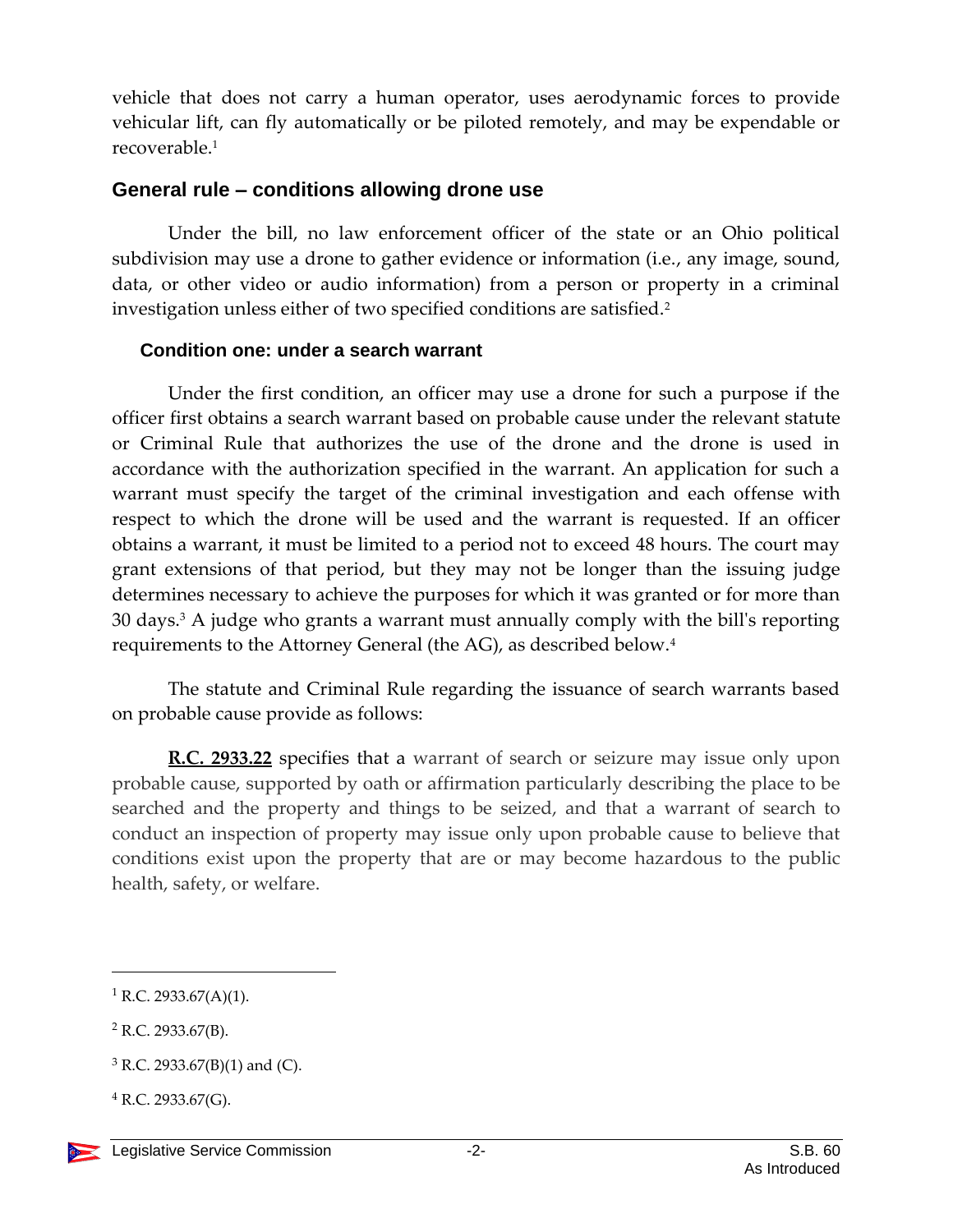**Criminal Rule 41** specifies in relevant part that if the judge before whom an affidavit requesting the issuance of a search warrant is sworn is satisfied that probable cause exists, the judge must issue a warrant identifying the property to be seized and naming or describing the person or place to be searched or the person or property to be tracked. The warrant may be issued to the requesting prosecuting attorney or law enforcement officer through electronic means. The finding of probable cause may be based upon hearsay in whole or in part, provided there is a substantial basis for believing the hearsay source to be credible and for believing that there is a factual basis for the information furnished. Before ruling on a request for a warrant, the judge may require the affiant to appear personally, and may examine under oath the affiant and any witnesses the affiant may produce.<sup>5</sup>

#### **Condition two: immediate danger of death or physical injury**

Under the second condition, an officer may use a drone for such a purpose if:

(1) The officer has reasonable suspicion of the commission of a crime in which the circumstances would warrant swift action to prevent immediate danger of death or serious physical injury to an individual and drone use in the situation is needed without delay; and

(2) A warrant cannot be obtained with due diligence in time to prevent the immediate danger of death or serious physical injury and the officer believes, in good faith, that it requires the drone use for this prevention.

Not later than 48 hours after the drone use without a warrant, the officer who used the drone must file with the appropriate court of common pleas an application for the use. The application must be a written statement setting forth the facts giving rise to the emergency circumstances warranting the needed swift action. If the court denies the application, the information collected by the drone use must be treated as being obtained in violation of the bill's provisions, and an inventory of the information must be served on the person named in the application.<sup>6</sup>

## **Exceptions allowing drone use**

The bill specifies that law enforcement officers may use drones without satisfying either condition described above under the general drone-use rule: (1) solely for crime scene or traffic accident scene video or photography, provided the use is conducted in a geographically confined area and in a time-limited manner to document

<sup>5</sup> R.C. 2933.22 and Criminal Rule 41, not in the bill.

 $6$  R.C. 2933.67(B)(2).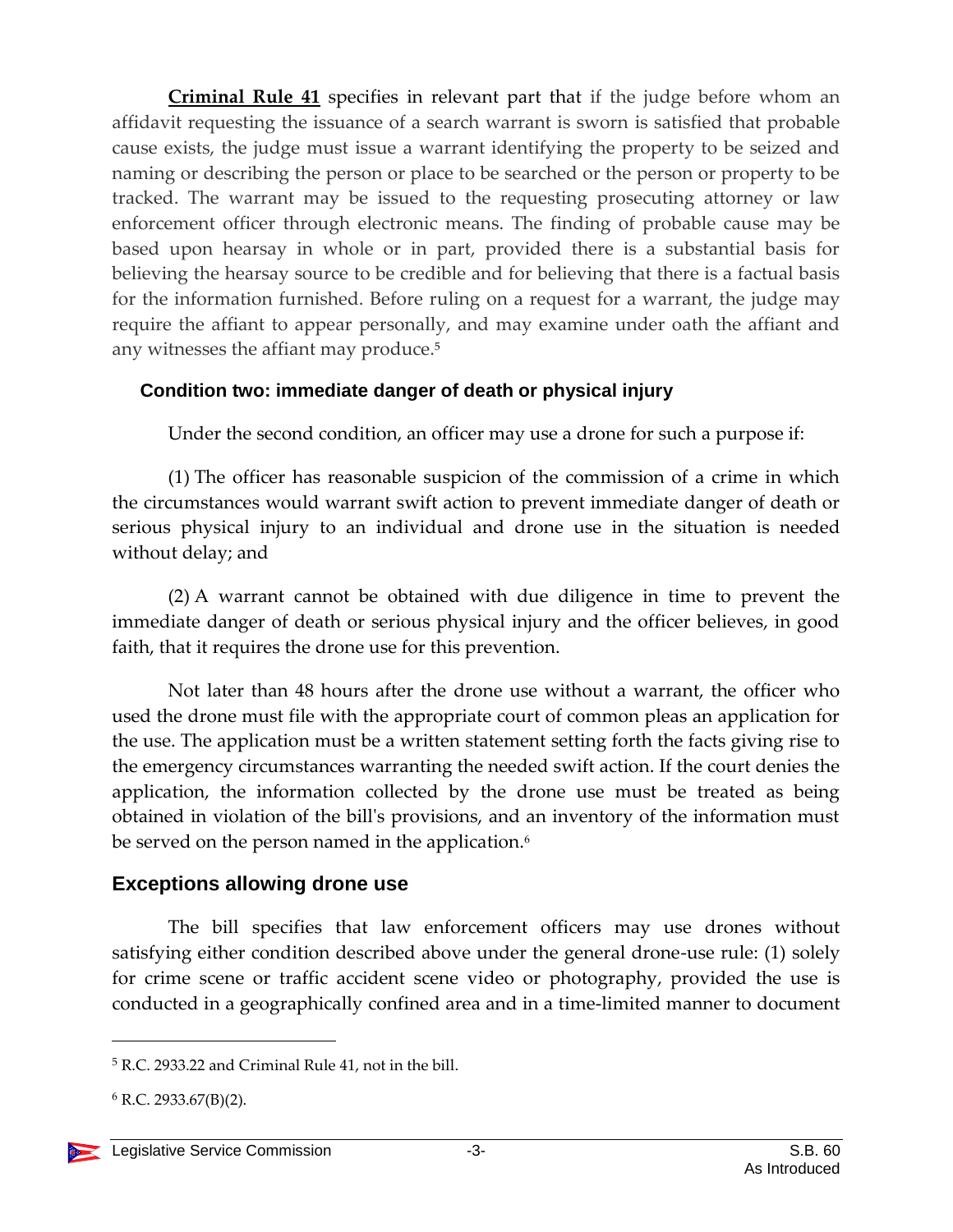specific occurrences, or (2) to locate missing persons whose physical or mental state is such that not locating them would cause serious risk of physical injury or death, provided the use does not constitute a criminal investigation.<sup>7</sup>

#### **Operation of drone under general rule or exception**

Drones operated under the bill's general drone-use rule must be operated in a manner so as to collect information about the target and avoid collecting information about individuals other than the target or about homes or property other than those of the target. Drones operated under either exception to the general rule must be operated in a manner so as to avoid collecting information other than as necessary with respect to the crime scene or traffic accident scene or to locating the missing person. Operation of a drone under the general rule or an exception to it must comply with all applicable Federal Aviation Administration requirements and guidelines. No drone operated under the general rule or an exception to it may be equipped with any kind of weapon.<sup>8</sup>

## **Evidence gathered through drone use**

Except as otherwise described in this paragraph, a law enforcement agency that uses a drone under the bill's general drone-use rule must give notice to the target of information collected by the use not later than 48 hours after the information is collected. An agency may request the court that issues the warrant to issue an order with the warrant delaying notification for a period not to exceed 90 days, if the court determines there is reason to believe that notification would result in an adverse result involving: endangering another person's life or physical safety; flight from prosecution; destruction of or tampering with evidence; intimidation of potential witnesses; or otherwise seriously jeopardizing an investigation or unduly delaying a trial. If the court issues an order delaying notification, the agency may delay the notice in accordance with the order.<sup>9</sup>

Evidence collected in violation of the bill's general drone-use rule is inadmissible in any criminal proceeding. The bill's provisions may not be construed to limit a court from independently ruling on the admissibility of evidence collected from drones by law enforcement officers for compliance with provisions of the U.S. and Ohio Constitutions.<sup>10</sup>

 $7$  R.C. 2933.67(D) and (E)

 $8$  R.C. 2933.67(G) to (I).

 $9$  R.C. 2933.67(L).

 $^{10}$  R.C. 2933.67(F).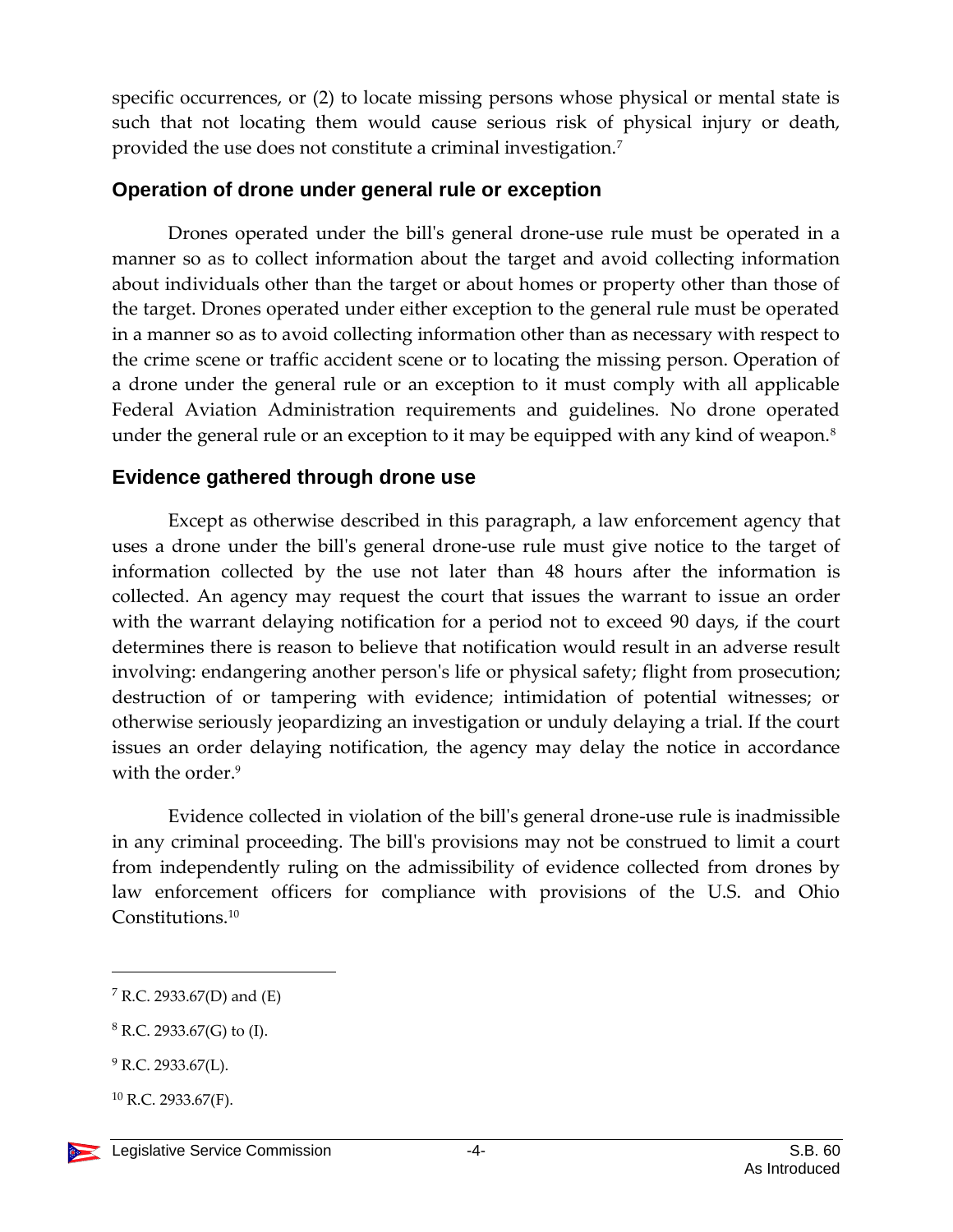If a law enforcement officer uses a drone under the bill's general drone-use rule or an exception to it, the officer's law enforcement agency must destroy all information gathered within 30 days after the information is collected unless either: there is reasonable suspicion that the information contains evidence of criminal activity; or the information is relevant to an ongoing criminal investigation or pending criminal trial.<sup>11</sup>

### **Civil action for injured person**

Any person injured in any manner due to a violation of the bill's provisions described above may file a civil action with the appropriate court of common pleas. The court may award compensatory damages, punitive or exemplary damages, and reasonable attorney's fees.<sup>12</sup>

## **Collateral information and evidence**

No information collected by a law enforcement officer through drone use under the bill's general drone-use rule that is about an individual other than the target or about a home or property other than those of the target may be used, copied, or disclosed for any purpose. Any such information must be deleted as soon as possible and in no event later than 24 hours after the information is collected.

No information collected and no evidence derived from information collected by a drone may be received in evidence in any proceeding in or before any court, grand jury, department, officer, agency, regulatory body, legislative committee, or other authority of the state or of a political subdivision if the information was used, copied, disclosed, or retained in violation of either provision described in the preceding paragraph.<sup>13</sup>

## **Possible disciplinary action against law enforcement officer**

If a law enforcement agency served by a particular law enforcement officer determines that the officer has violated any of the bill's provisions described above, finds that the officer acted recklessly with respect to the violation, and makes a written determination of the decision and findings, the agency promptly must initiate a proceeding to determine whether disciplinary action against the officer by the agency is warranted. An agency served by a law enforcement officer also must promptly initiate such a proceeding if a court makes such a determination and finding regarding the officer and the agency receives a copy of the court's decision and findings.

<sup>13</sup> R.C. 2933.68.

 $11$  R.C. 2933.67(K).

 $12$  R.C. 2933.67(J).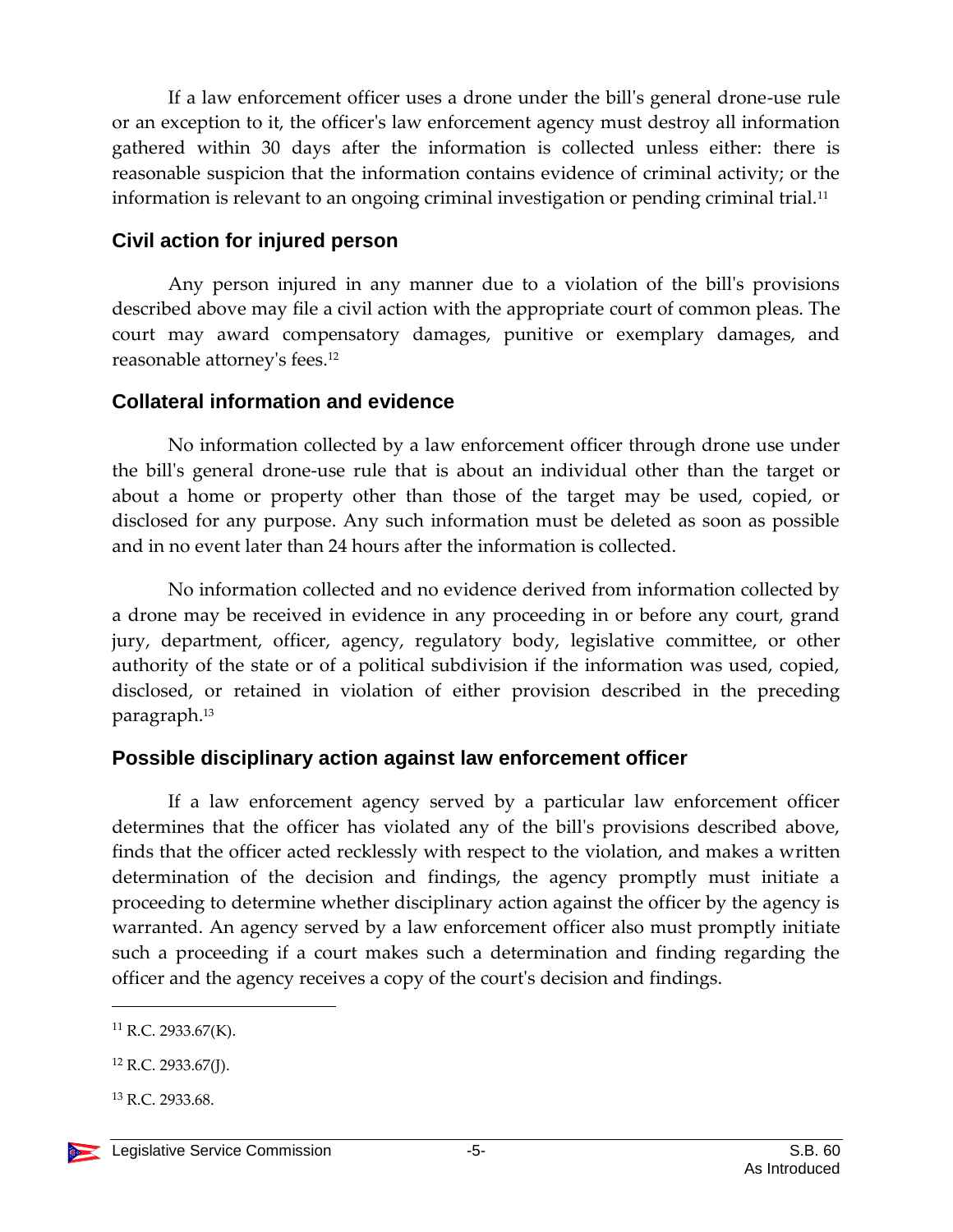When a law enforcement agency is required to initiate a proceeding with respect to an officer who serves the agency, the head of the agency must determine whether disciplinary action against the officer is warranted. Upon making that determination, the agency head must notify the AG and provide the AG with the reasons for the determination.<sup>14</sup>

### **Reports to and by the Attorney General**

#### **Law enforcement agency reports**

Not later than January 31 of each year, each law enforcement agency that, under the bill's general drone-use rule or an exception to it, used or had used on its behalf a drone during the immediately preceding 12 months must report to the AG, and make public on its website, all of the following information:

(1) The number of times a drone was used by or on behalf of the agency, organized by the types of incidents and the types of justification for deployment;

(2) The number of criminal investigations aided by drone use by or on behalf of the agency, including a description of how the drone was of assistance to each investigation;

(3) The number of times drones were used by or on behalf of the agency for reasons other than criminal investigations, including a description of how the drone was of assistance in each instance;

(4) The frequency and type of data collected through drone use by or on behalf of the agency about individuals other than the target or about a home or property other than those of the target; and

(5) The total cost to the agency of its drone program. <sup>15</sup>

#### **Court reports**

Not later than January 31 of each year, each judge who issued a warrant for drone use under the bill's general drone-use rule or an extension of such a warrant that expired during the preceding calendar year, or who denied issuance of such a warrant or extension during that calendar year, must submit to the AG a report that contains all of the following:

<sup>14</sup> R.C. 2933.69.

 $^{15}$  R.C. 2933.70(A).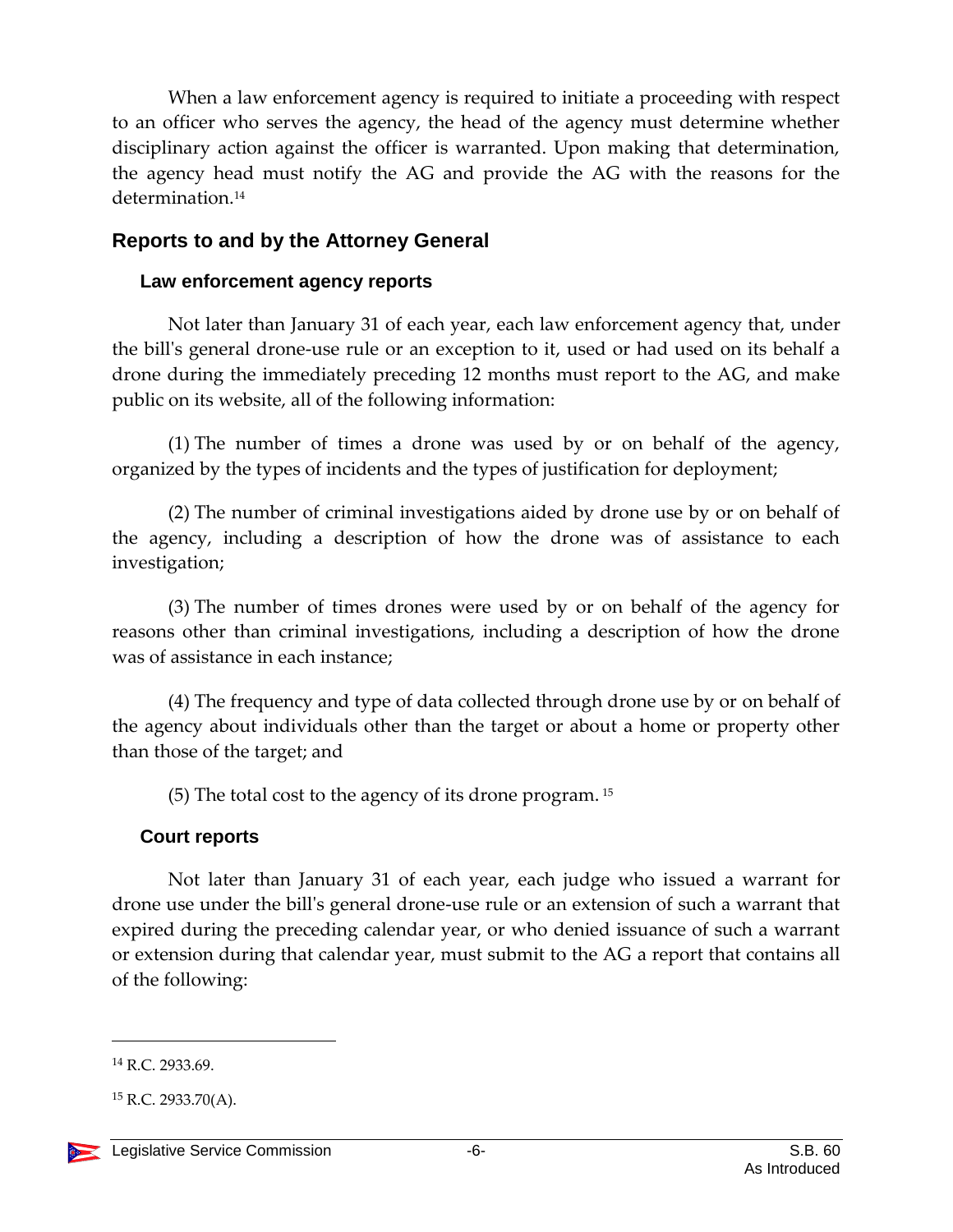(1) The fact that a warrant or extension was applied for, the kind of warrant or extension applied for, and whether the warrant or extension was granted as applied for, was modified, or was denied;

(2) The period of drone use authorized by the warrant and the number and duration of any extensions issued;

(3) The offense or offenses specified in the warrant or extension;

(4) The name of the law enforcement officer who applied for the warrant and the name of the person who authorized the application;

(5) When a law enforcement officer used a drone under the bill's condition that authorizes drone use when a warrant cannot be obtained with due diligence in time to prevent an immediate danger of death or serious physical injury to an individual, the number of applications subsequently filed regarding that use, the period of time stated on and the offense or offenses stated in each application, the name of the officer who submitted each application, and the number of applications that were denied.<sup>16</sup>

## **Attorney General report**

Not later than June 30 of each year, the AG must compile, transmit to the President and Minority Leader of the Senate and the Speaker and Minority Leader of the House of Representatives, and post on the AG's website, a report that contains all of the following:<sup>17</sup>

(1) The information required in a court's report with respect to each application for a warrant or extension of a warrant, and to each application in the absence of a warrant, made during the preceding calendar year;

(2) A general description of the information gathered under warrants or extensions or gathered in the absence of a warrant under an application referenced in paragraph (1), including: the approximate nature and frequency of incriminating conduct regarding which information was gathered; the approximate number of persons regarding whom information was gathered; and the approximate nature, amount, and cost of manpower and other resources used in collecting the information.

(3) The number of arrests resulting from the information and the offenses for which arrests were made;

 $16$  R.C. 2933.70(B).

 $^{17}$  R.C. 2933.70(C).